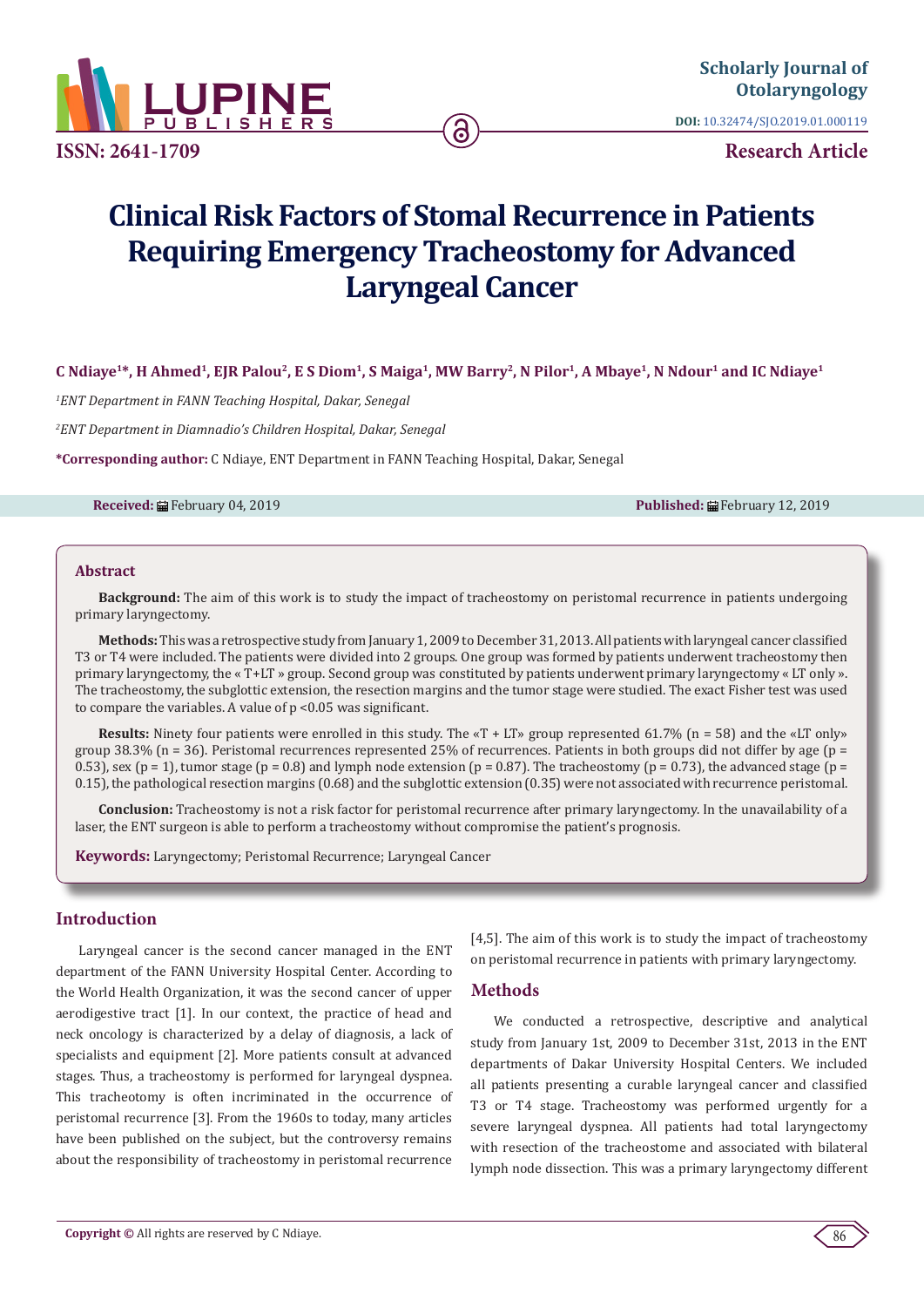to salvage laryngectomy which performed after failure of the laryngeal preservation protocol. No patient in our series had salvage laryngectomy. A hemithyroidectomy is performed in case of subglottic extension. Radiotherapy was not systematic for all patients. We considered recurrence when the cancer appear on 6 months after laryngectomy. This recurrence was peristomal when it located around or in the tracheostome. It was regional if it concerned lymph nodes areas. The patients were divided on 2 groups: A group of patients who had a tracheostomy followed a total laryngectomy which called the "T + LT" group, and another group of patients who underwent total laryngectomy alone without tracheostomy called "LT only" group. The dependent variable was peristomal recurrence and the independent variables were: tracheostomy, subglottic extension, resection margins, and tumor stage. Fisher's exact test was used to compare the qualitative variables. A value of p <0.05 was considered significant.

# **Results**

**Table 1:** Distribution of patients according to the location of recurrence.

| Recurrence | <b>Number of Patients</b> |  |
|------------|---------------------------|--|
| Pharyngeal | 13                        |  |
| Regionals  | 10                        |  |
| Stomal     | q                         |  |
| Metastasis |                           |  |
| Total      | 36                        |  |

| Table 2: Characteristics of patients in both groups. |  |  |  |  |  |  |
|------------------------------------------------------|--|--|--|--|--|--|
|------------------------------------------------------|--|--|--|--|--|--|

|                | $T+LT$ (n=58) | LT only $(n=36)$ | P-value      |  |  |
|----------------|---------------|------------------|--------------|--|--|
| <b>Sex</b>     |               |                  |              |  |  |
| Male           | 57            | 35               | $\mathbf{1}$ |  |  |
| Female         | $\mathbf{1}$  | $\mathbf{1}$     |              |  |  |
| Age (Years)    |               |                  |              |  |  |
| <60            | 33            | 18               | 0,53         |  |  |
| > 60           | 25            | 18               |              |  |  |
| P T Stage      |               |                  |              |  |  |
| T <sub>3</sub> | 38            | 25               | 0,8          |  |  |
| T <sub>4</sub> | 20            | 11               |              |  |  |
| $P N0/N+$      |               |                  |              |  |  |
| N <sub>0</sub> | 28            | 18               | 0,87         |  |  |
| $N+$           | 30            | 18               |              |  |  |

The series constituted of 94 patients. The T + LT group represented  $61.7\%$  (n = 58) and the LT only group 38.3% (n = 36). The male gender represented 97.87% of patients. The average age of patients was 59 years (standard deviation: 9 years). Thirty-six patients (38.3%) had a recurrence. The median time to recurrence

was 9 months with extremes of 6 and 29 months. The median time to onset of peristomal recurrence was 10 months with extremes of 6 and 29 months. Peristomal recurrence represented 25% of recurrences (Table 1). Patients in both groups (LT only and T + LT) did not differ according to age, sex, tumor stage and lymph node extension (Table 2). Tracheostomy, advanced stage, margins resection, and subglottic extension were not associated with peristomal recurrence (Table 3).

| Table 3: Factors associated with stomal recurrence. |  |
|-----------------------------------------------------|--|
|-----------------------------------------------------|--|

|                              | <b>Stomal</b>  | recurrence     | P-value |  |  |
|------------------------------|----------------|----------------|---------|--|--|
|                              | <b>Yes</b>     | N <sub>o</sub> |         |  |  |
| <b>Tracheostomy</b>          |                |                |         |  |  |
| Yes                          | 5              | 53             | 0,73    |  |  |
| No                           | $\overline{4}$ | 32             |         |  |  |
| <b>Tumoral Stage</b>         |                |                |         |  |  |
| P T4                         | 5              | 26             | 0,15    |  |  |
| PT3                          | $\overline{4}$ | 59             |         |  |  |
| <b>Sub-Glottic Extension</b> |                |                |         |  |  |
| Yes                          | 9              | 69             | 0,35    |  |  |
| No                           | $\Omega$       | 16             |         |  |  |
| <b>Margins of Resection</b>  |                |                |         |  |  |
| Negatives                    | 8              | 74             | 0,68    |  |  |
| Positives                    | $\mathbf{1}$   | 11             |         |  |  |

#### **Discussion**

Peristomal recurrence after primary laryngectomy occurs in 2 to 15% of cases [4,6]. Several mechanisms have been described pathological resection margins, paratracheal node recurrence, dissemination of cancer around the tracheostomy [6]. However, the responsibility for tracheostomy in stomal or peristomal recurrence is controversial. Since the 1960s until today many articles evoked the subject. There has never been consensus about the impact of tracheostomy in peristomal recurrence. In the 1960s Keim and Stell identified tracheotomy as a factor in peristomal recurrence [4,7]. In contrast to the two authors cited above, in the same period, Modlin did not showed any relationship between tracheostomy and recurrence [5]. More recently, Onakoya PA et al. reported that tracheotomy was associated with a risk of peristomal recurrence [8]. However, none of these authors had performed any statistic test. The introduction of chemotherapy and radiotherapy in the treatment of laryngeal cancer modified the therapeutic strategy [9]. This is the era of laryngeal preservation protocol. The consequence of this new protocol is the appearance of the concept of "salvage laryngectomy" indicated in case of the failure of the conservative treatment. Thus a more recent series, associate patients who had a primary laryngectomy and those had secondary laryngectomy, concluded that the tracheotomy increased the risk of peristomal recurrence [10].